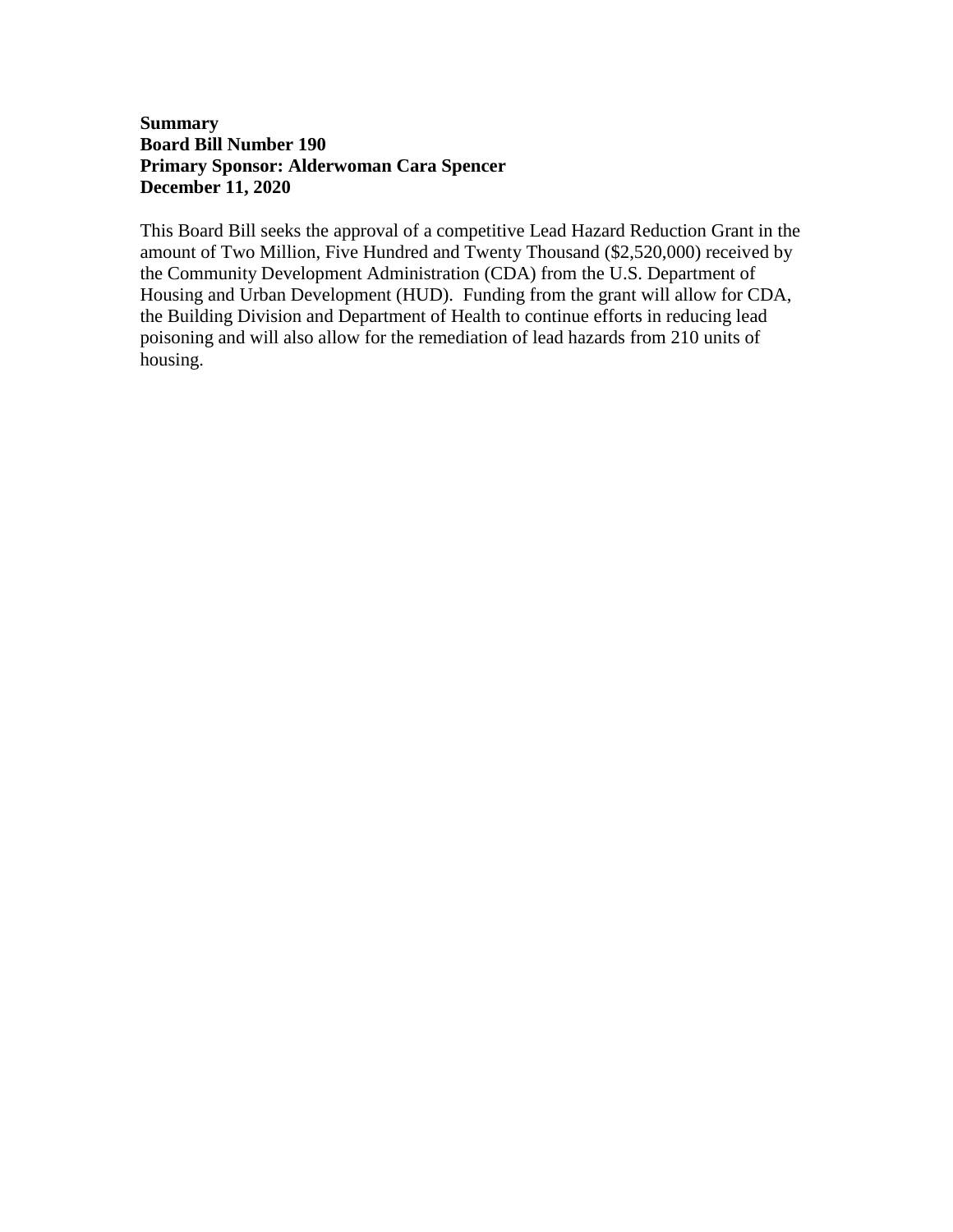**BOARD BILL NUMBER 190 INTRODUCED BY: ALDERWOMAN CARA SPENCER/ALDERMAN DAN GUENTHER/ALDERWOMAN MARLENE DAVIS/ ALDERMAN BRET NARAYAN/ALDERWOMAN ANNIE RICE/ALDERWOMAN DWINDERLIN EVANS/ALDERWOMAN HEATHER NAVARRO/ALDERWOMAN MEGAN GREEN/ALDERWOMAN BETH MURPHY/ALDERWOMAN VICKY GRASS/ ALDERWOMAN SARAH MARTIN/ALDERWOMAN CAROL HOWARD/ALDERMAN JOE VACCARO/ALDERMAN JOE VOLLMER/ALDERWOMAN CHRISTINE INGRASSIA**

| $\mathbf 1$    | An ordinance, recommended by the Board of Estimate & Apportionment, authorizing and                  |  |  |  |  |
|----------------|------------------------------------------------------------------------------------------------------|--|--|--|--|
| $\mathbf{2}$   | directing the Mayor and Comptroller of the City of St. Louis, on behalf of the City, to enter into   |  |  |  |  |
| 3              | and execute an agreement or agreements with the United State Department of Housing and Urban         |  |  |  |  |
| $\overline{4}$ | Development ("HUD") Office of Healthy Homes and Lead Hazard Control being offered                    |  |  |  |  |
| 5              | pursuant to a Federal Fiscal Year 2020 Notice of Funding Availability (the "NOFA") for the           |  |  |  |  |
| 6              | Lead Hazard Reduction Demonstration Grant (LHRD) Program; and directing the Comptroller to           |  |  |  |  |
| $\overline{7}$ | issue warrants thereon upon the City Treasury; and containing an emergency clause.                   |  |  |  |  |
| $8\,$          | <b>WHEREAS, HUD</b> published a NOFA for the LHRD Program on July 22, 2020; and                      |  |  |  |  |
| $\mathcal{G}$  | <b>WHEREAS</b> , the Community Development Administration (CDA) submitted an                         |  |  |  |  |
| 10             | application in behalf of the City of St. Louis to HUD on August 24, 2020; and                        |  |  |  |  |
| 11             | <b>WHEREAS</b> , the grant funds will be used to help prevention of lead poisoning in children       |  |  |  |  |
| 12             | before it occurs and will further continuing City efforts in which lead poisoning of children in the |  |  |  |  |
| 13             | City has decreased on average by 3.5% annually since 2010; and                                       |  |  |  |  |
| 14             | WHEREAS, on September 25, 2020, Ben Carson, Secretary of HUD, announced that the                     |  |  |  |  |
| 15             | City of St. Louis was awarded a competitive LHRD Grant in the amount of Two Million, Five            |  |  |  |  |
| 16             | Hundred and Twenty Thousand Dollars (\$2,520,000) to conduct lead hazard reduction in                |  |  |  |  |
| 17             | residential housing units; and                                                                       |  |  |  |  |

**Page 1 of 3 Board Bill Number 190 Spencer December 11, 2020**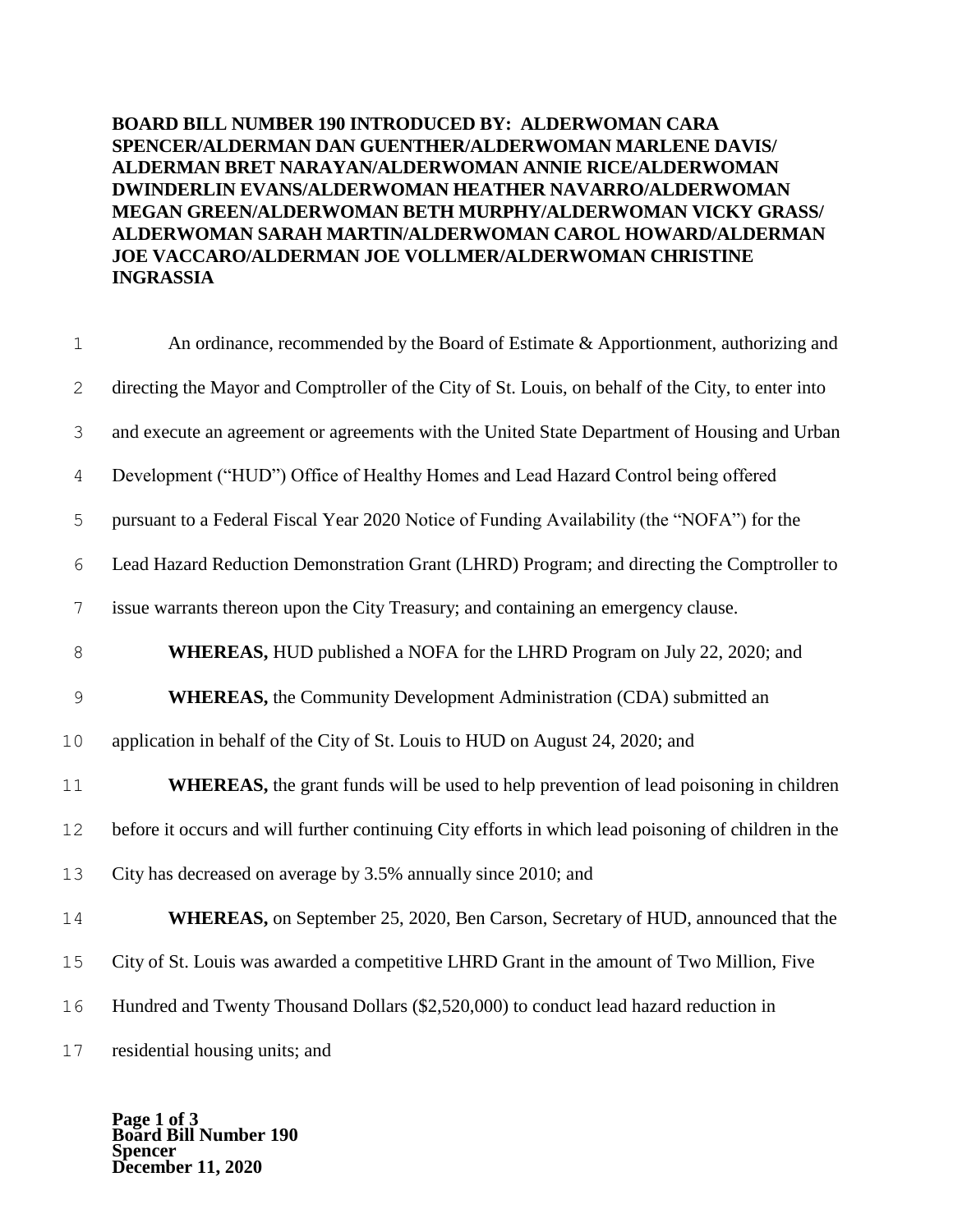| $1\,$          | <b>WHEREAS</b> , the HUD funds, combined with City Funds through the Building Division's         |  |  |  |  |
|----------------|--------------------------------------------------------------------------------------------------|--|--|--|--|
| 2              | Lead Remediation Fund will be used to remediate at least 210 housing units of lead hazards by    |  |  |  |  |
| $\mathcal{S}$  | July 3, 2024; and                                                                                |  |  |  |  |
| 4              | <b>WHEREAS</b> , in order to receive these funds, the City of St. Louis must enter into and      |  |  |  |  |
| 5              | execute an agreement or agreements with HUD; and                                                 |  |  |  |  |
| 6              | <b>WHEREAS</b> , the City desires to appropriate the Lead Hazard Reduction Demonstration         |  |  |  |  |
| $\overline{7}$ | Grant funds, according to the contents of its application and HUD rules.                         |  |  |  |  |
| $\,8\,$        | NOW, THEREFORE, BE IT ORDAINED BY THE CITY OF ST. LOUIS, AS                                      |  |  |  |  |
| $\mathsf 9$    | <b>FOLLOWS:</b>                                                                                  |  |  |  |  |
| 10             | Section One. The Mayor of the City of St. Louis, on behalf of the City, is hereby                |  |  |  |  |
| 11             | authorized and directed to enter into and execute an agreement or agreements with HUD for the    |  |  |  |  |
| 12             | receipt of Lead Hazard Reduction Demonstration Grant Funding.                                    |  |  |  |  |
| 13             | Section Two. There is hereby appropriated Two Million, Five Hundred and Twenty                   |  |  |  |  |
| 14             | Thousand Dollars (\$2,520,000) which the City has been awarded in a Lead Hazard Reduction        |  |  |  |  |
| 15             | Demonstration Grant to remediate lead hazards in housing units throughout the City for the       |  |  |  |  |
| 16             | purposes described in Exhibit A incorporated herein by reference. The Director of CDA is         |  |  |  |  |
| 17             | hereby authorized to make, negotiate and execute any and all contracts or other documents,       |  |  |  |  |
| 18             | including disbursing agreements and/or other agreements associated with eligible Lead Hazard     |  |  |  |  |
| 19             | Reduction activities, which are necessary to carry out the program, and to expend said funds for |  |  |  |  |
| 20             | the purposes identified in the City's application to HUD;                                        |  |  |  |  |
| 21             | Section Three. The Comptroller is authorized and directed to issue warrants upon the City        |  |  |  |  |
| 22             | Treasury for payments thereon. The Director of CDA is further authorized and directed to         |  |  |  |  |

**Page 2 of 3 Board Bill Number 190 Spencer December 11, 2020**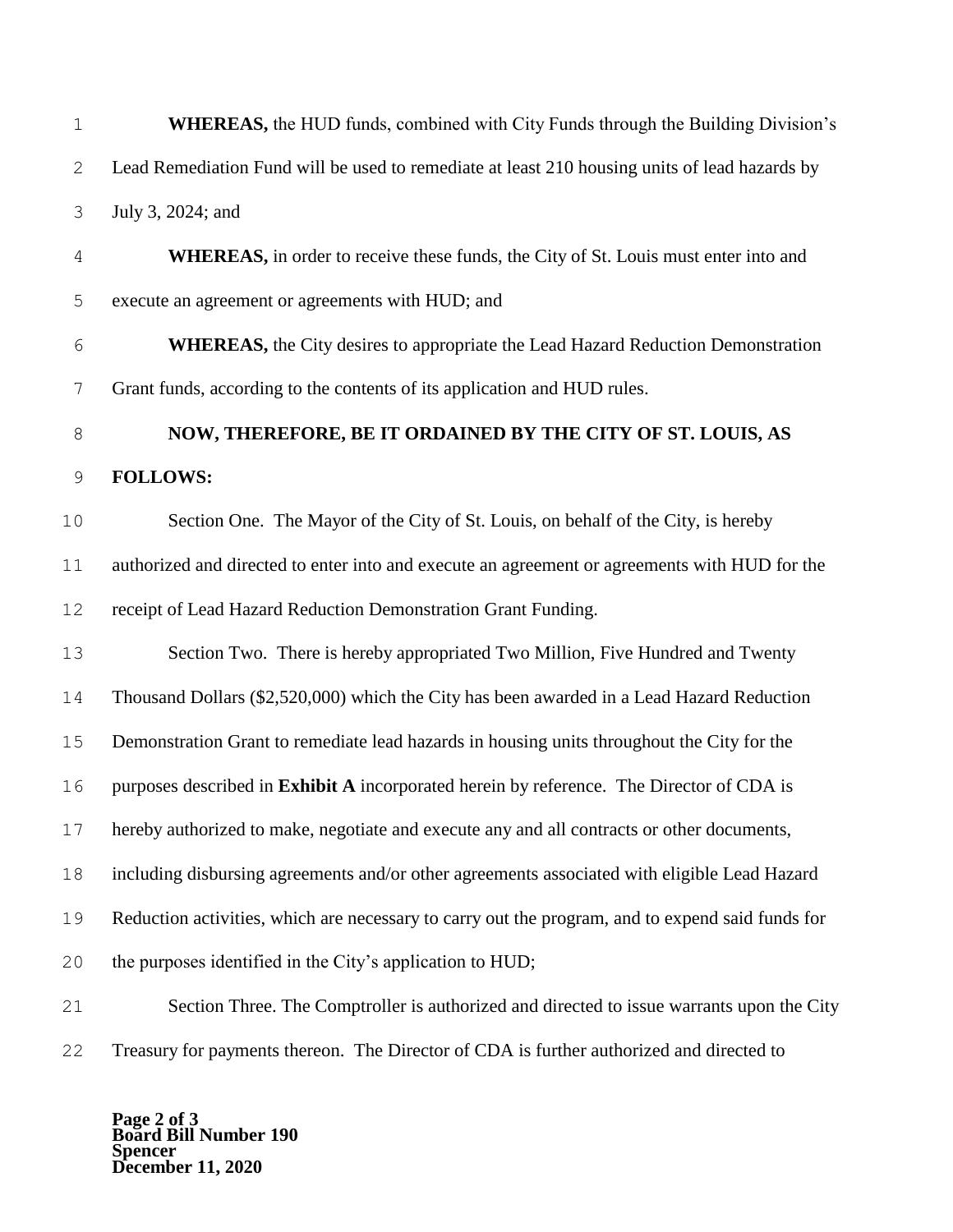transfer funds among the purposes described in the application to HUD, upon HUD approval and with the approval of the Board of Estimate and Apportionment.

 Section Four. This being an ordinance necessary for the immediate preservation of the public peace, health and safety and making appropriations for the payment of principal and interest on public debt and for the current expenses of the City government, an emergency is hereby declared to exist within the meaning of Section 20, Article IV, of the Charter and this ordinance shall be in full force and effect immediately upon its passage and approval by the Mayor.